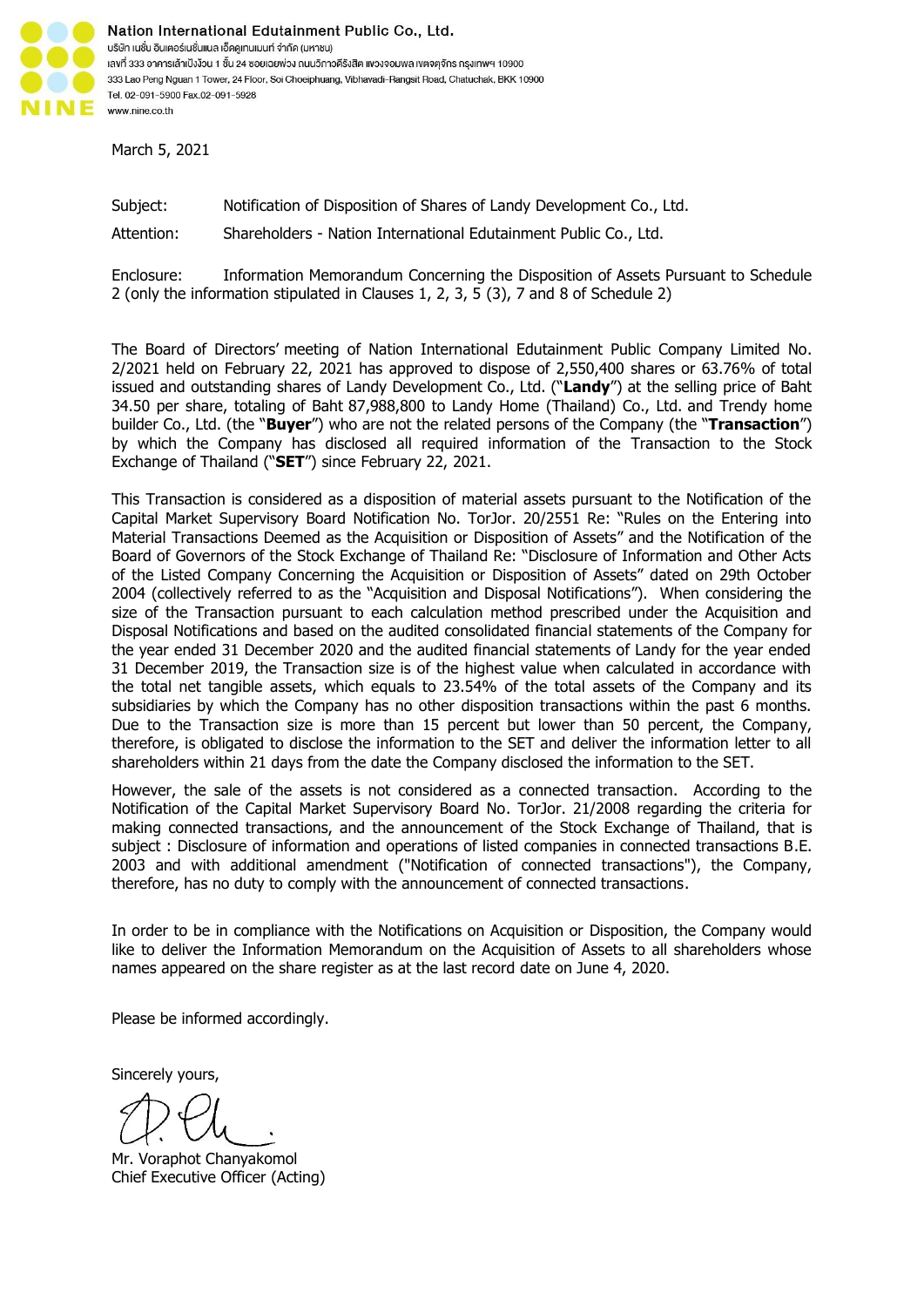### **Information Memorandum**

# **Of Nation International Edutainment Public Company Limited**

# **to Schedule 2 (only the information stipulated in Clauses 1, 2, 3, 5(3), 7 and 8 of Schedule 2)**

### **1. Information Memorandum Disclosed Pursuant to Schedule 1 of the Notification of the Board of Governors of the Stock Exchange of Thailand Re: "Disclosure of Information and Other Acts of the Listed Company Concerning the Acquisition or Disposition of Assets B.E. 2004 (collectively referred to as the "Acquisition and Disposal Notifications")**

The Company would like to notify the information of the disposition of the shares of Landy Development Co., Ltd. ("**Landy**") with details as follows;

# **(1) Date / Month / Year of the Transaction**

Within 1<sup>th</sup> Quarter of 2021

# **(2) The Relevant Parties**

Buyer: Landy Home (Thailand) Co., Ltd. and Trendy Home Builder Co., Ltd. (the "**Buyer**") Relationship: Seller is not related parties of NINE

Seller: Nation International Edutainment Plc. ("**NINE**" or the "**Company**")

| <b>Shareholders</b>                   | Before the Transaction     |          | After the Transaction |           |
|---------------------------------------|----------------------------|----------|-----------------------|-----------|
|                                       | No. of Shares<br>% Holding |          | No. of Shares         | % Holding |
| Nation International Edutainment Plc. | 2,550,399                  | 63.75%   |                       |           |
| Landy Home (Thailand) Co., Ltd.       | 1,449,600                  | 36.24%   | 3,000,000             | 75.00%    |
| Trendy Home Builder Co., Ltd.         |                            |          | 1,000,000             | 25.00%    |
| NINE designated person                |                            | $0.00\%$ |                       |           |
| Total                                 | 4,000,000                  | 100.00%  | 4,000,000             | 100.00%   |

Shareholder structure before and after the transaction:

# **(3) General Characteristics of the Transactions**

The Company wishes to dispose of 2,550,399 shares or 63.75%of the total issued and outstanding shares of Landy at the selling price of Baht 34.50 per share or a total amount of Baht 87,988,800 in aggregate to Landy Home (Thailand) Co., Ltd. and Trendy Home Builder Co., Ltd.

As a result of this transaction, Landy will not be a subsidiary of the Company.

# **(4) Type and Size of Transaction**

This Transaction is considered as a disposition of material assets pursuant to the Notification of the Capital Market Supervisory Board Notification No. TorJor. 20/2551 Re: "Rules on the Entering into Material Transactions Deemed as the Acquisition or Disposition of Assets" and the Notification of the Board of Governors of the Stock Exchange of Thailand Re: "Disclosure of Information and Other Acts of the Listed Company Concerning the Acquisition or Disposition of Assets" dated 29<sup>th</sup> October 2004 (collectively referred to as the "Acquisition and Disposal Notifications"). When considering the size of the Transaction pursuant to each calculation method prescribed under the Acquisition and Disposal Notifications and based on the audited consolidated financial statements of the Company for the year ended 31 December 2020 and the audited financial statements of Landy for the year ended 31 December 2019, the Transaction size is of the highest value when calculated in accordance with the net tangible assets, which equals to 23.54% of the total assets of the Company and its subsidiaries by which the Company has no other disposition transactions within the past 6 months.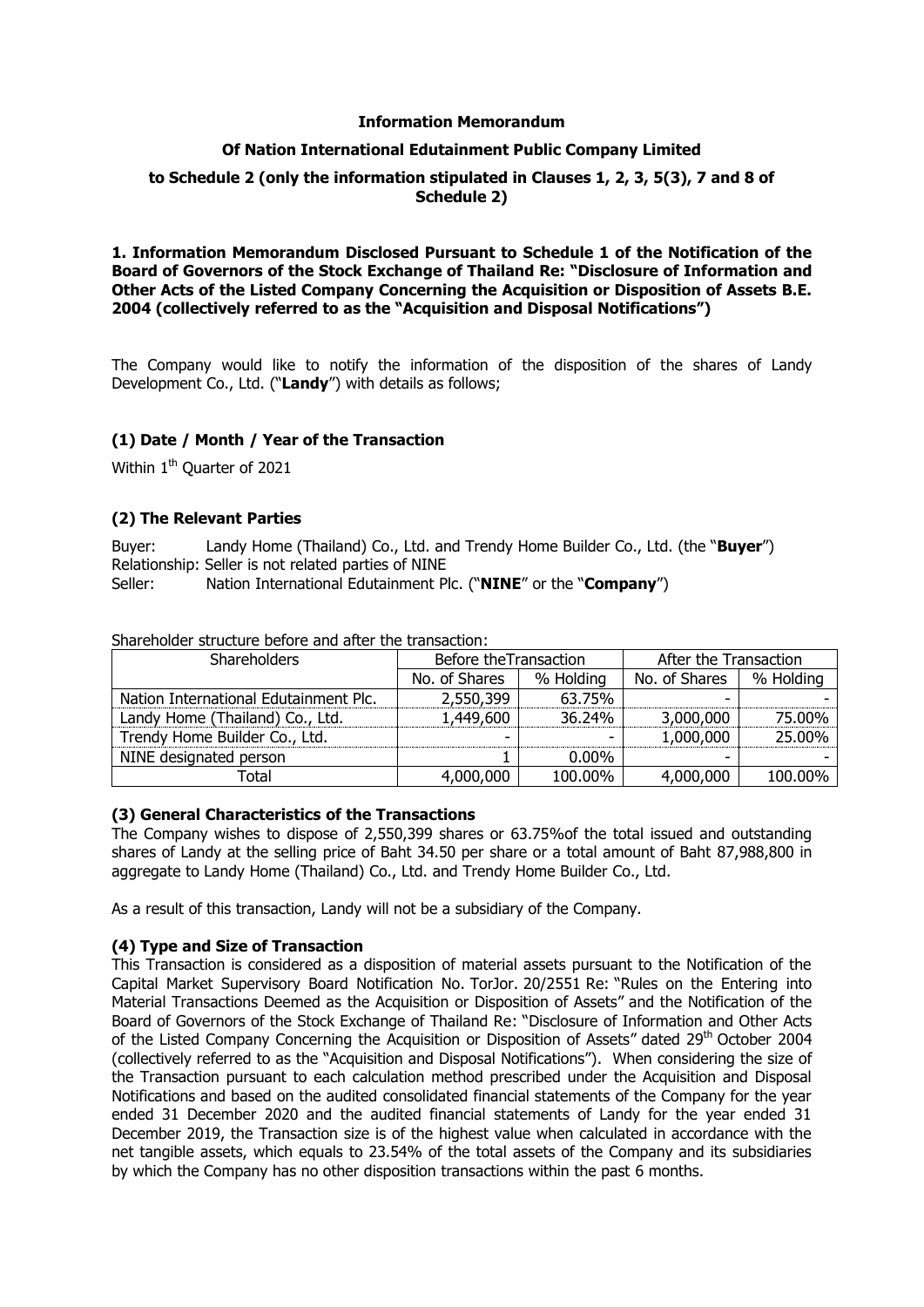# **Calculation of Transaction Sizes under the Acquisition and Disposal Notifications**

|         | <b>Calculation Basis</b>            | <b>Calculation Details</b>      | <b>Transaction Size</b> |
|---------|-------------------------------------|---------------------------------|-------------------------|
| $1_{-}$ | Total Asset Value $=$ % NTA of the  | $=$ Baht 92.09 Million x 63.75% | 23.54%                  |
|         | disposed company / NTA of the       | / Baht 249.46 Million           |                         |
|         | listed company                      |                                 |                         |
|         | 2. Net Profit = $%$ Net profit from | (This calculation basis is not  |                         |
|         | operation of the company that will  | applicable)                     |                         |
|         | sell / net profit from operation of | (The company showed loss)       |                         |
|         | the listed company                  |                                 |                         |
|         | 3. Total Value of Consideration     | $=$ Baht 87.99 Million /        | 23.16%                  |
|         | Value of Consideration / Total      | Baht 379.88 Million             |                         |
|         | assets of the listed company        |                                 |                         |
|         | 4. Value of Issued Equity = Number  | (This calculation basis is not  |                         |
|         | of shares issued by the listed      | applicable)                     |                         |
|         | company as consideration /          | because of no issuance shares   |                         |
|         | Number of paid-up shares of the     | for payment the Asset.          |                         |
|         | listed company                      |                                 |                         |
|         | <b>Highest Transaction Size</b>     |                                 | 23.54%                  |

# **(5) Details of Assets Acquired**

Landy's share is the asset to be disposed by the Company, which details are shown as follows:

#### 5.1 Details of Landy's share

The Company will dispose of 2,550,400 shares or 63.76% of the total issued and outstanding shares of Landy.

# 5.2 Summary of Landy

a) General Information

Landy Development Company Limited was established on March 9, 1992 to rent the office space. At present, Landy has registered and paid-up capital of Baht 40 million, divided into 4 million shares, at Par Value of Baht 10 per share.

#### b) Business Characteristic

Landy engages in the office space for rent. Its head office and the building are located at 1 Soi Ladprao19, Ladprao Road, Chomphol Sub-district, Chatuchak District, Bangkok 10900. This office building is 8-Storey building with usable area approximately 9,368 Sq.m. is on freehold land of 389.50 Sq.wah.

c) Board of Directors

At present, the Board of Directors of Landy comprise of:

- 1. Mr. Voraphot Chanyakomol
- 2. Mr. Rashane Leerabandhu

Subsequent to the completion of the Transaction, the directors of Landy Development Co., Ltd. will be changed to the directors of the Buyer.

# d) Shareholder Structure

The shareholder structure of Landy as shown in Landy's list of shareholder copied from the share registry book dated 2 December 2020 is as follows: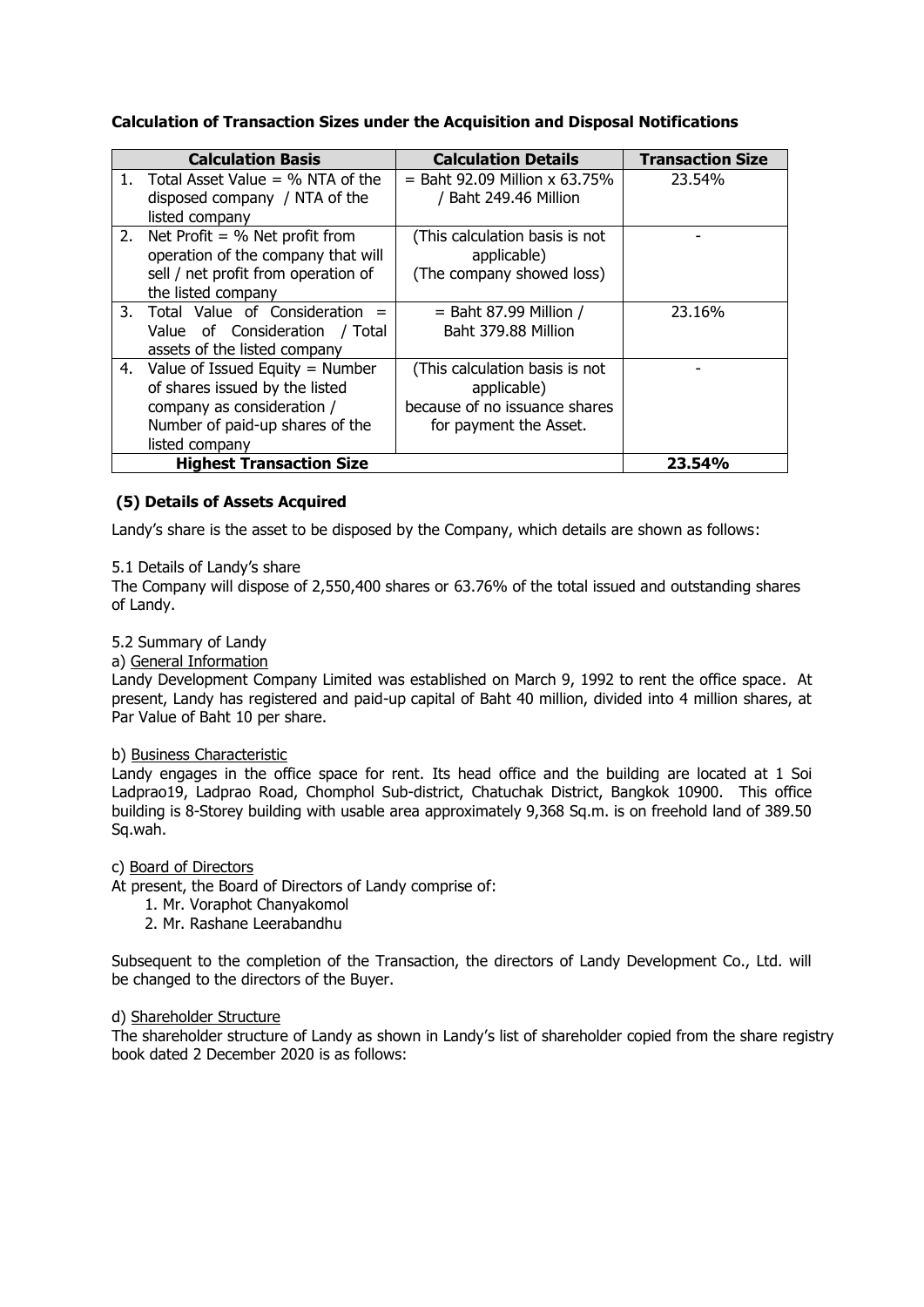| <b>Name</b>                                   | <b>Shares</b> | $\frac{0}{0}$ |
|-----------------------------------------------|---------------|---------------|
| Nation International Edutainment Plc.         | 2,550,399     | 63.75%        |
| Landy Home (Thailand) Co., Ltd. <sup>1/</sup> | 1,449,600     | 36.24%        |
| NINE designated person                        |               | $0.00\%$      |
| Total                                         | 4,000,000     | 100.00%       |

 $1/T$ he shareholder structure of Landy Home (Thailand) Co., Ltd. as shown in its list of shareholder copied from the share registry book dated 28 December 2020 are as follows:

| <b>Name</b>                     | <b>Shares</b> | $\frac{0}{0}$ |
|---------------------------------|---------------|---------------|
| Mr. Pichet Maneerattanaporn     | 12,875,000    | 64.37         |
| Chetjira Co., Ltd <sup>27</sup> | 3,125,000     | 15.63         |
| Ms. Pornrat Maneerattanaporn    | 1,000,000     | 5.00          |
| Mr. Panich Maneerattanaporn     | 1,000,000     | 5.00          |
| Ms. Patra Maneerattanaporn      | 1,000,000     | 5.00          |
| Ms. Kesinee Maneerattanaporn    | 650,000       | 3.25          |
| Ms. Nuchwari Maneerattanaporn   | 350,000       | 1.75          |
| <b>Total</b>                    | 20,000,000    | 100.00        |

 $^{2/}$ The shareholder structure of Chetjira Co., Ltd. as shown in its list of shareholder copied from the share registry book dated 8 July 2020 are as follows:

| <b>Name</b>                  | <b>Shares</b> | $\frac{0}{0}$ |
|------------------------------|---------------|---------------|
| Mr. Pichet Maneerattanaporn  | 70,000        | 70.00         |
| Ms. Pornrat Maneerattanaporn | 10,000        | 10.00         |
| Mr. Panich Maneerattanaporn  | 10,000        | 10.00         |
| Ms. Patra Maneerattanaporn   | 10,000        | 10.00         |
| Total                        | 100,000       | 100.00        |

The shareholder structure of Trendy Home Builder Co., Ltd. as shown in its list of shareholder copied from the share registry book dated 28 December 2020 are as follows:

| <b>Name</b>                     | <b>Shares</b> | $\frac{0}{0}$ |
|---------------------------------|---------------|---------------|
| Chetjira Co., Ltd <sup>2/</sup> | 189,999       | 94.99         |
| Mr. Chokchai Achanapornkul      | 10,000        | 5.00          |
| Ms. Kannika Uppung              |               | $0.01\,$      |
| <b>Total</b>                    | 200,000       | 100.00        |

#### e) Financial Information

The financial information of Landy as per its audited financial statement audited ended 31 December 2017-2019 are as follows:

| <b>Unit: Million Baht</b>     | 2017  | 2018  | 2019  |
|-------------------------------|-------|-------|-------|
| <b>Current Assets</b>         | 16.22 | 27.76 | 36.95 |
| <b>Building and Equipment</b> | 69.67 | 64.15 | 58.68 |
| <b>Total Assets</b>           | 85.89 | 91.91 | 95.63 |
| Liabilities:                  |       |       |       |
| <b>Current Liabilities</b>    | 3.87  | 2.56  | 1.84  |
| Non-current Liabilities       | 1.96  | 1.96  | 1.70  |
| <b>Total Liabilities</b>      | 5.83  | 4.52  | 3.54  |
| Shareholders' Equity:         |       |       |       |
| Registered Capital            |       |       |       |
| Issued and Paid-up Capital    | 40.00 | 40.00 | 40.00 |
| <b>Retained Earnings</b>      | 40.06 | 47.39 | 52.09 |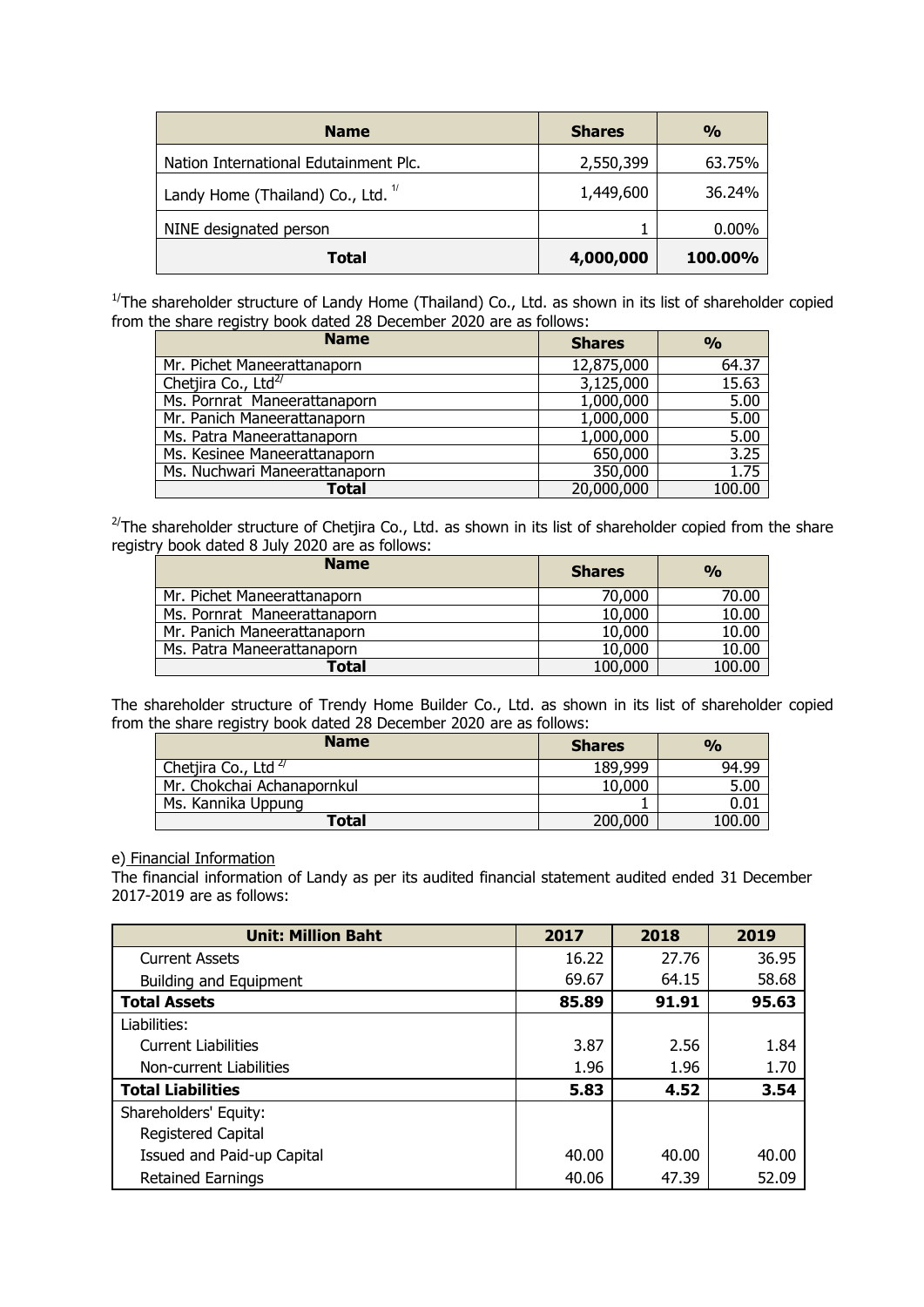| <b>Unit: Million Baht</b>                         | 2017  | 2018  | 2019  |
|---------------------------------------------------|-------|-------|-------|
| <b>Total Shareholders' Equity</b>                 | 80.06 | 87.39 | 92.09 |
| <b>Total Liabilities and Shareholders' Equity</b> | 85.89 | 91.91 | 95.63 |

### **Operation Results of Landy ended 31 December 2017-2019**

| <b>Unit: Million Baht</b>       | 2017  | 2018  | 2019  |
|---------------------------------|-------|-------|-------|
| Revenue from Sales and Services | 23.11 | 21.36 | 19.96 |
| Costs of Services and Sales     | 11.74 | 11.66 | 11.60 |
| <b>Gross Profit</b>             | 11.37 | 9.70  | 8.36  |
| <b>Operating Expenses</b>       | 2.28  | 1.92  | 2.58  |
| <b>EBIT</b>                     | 9.09  | 7.78  | 5.78  |
| Other Revenue                   | 0.46  | 1.37  | 0.09  |
| Income Tax Expenses             | 1.91  | 1.83  | 1.17  |
| <b>Net Profit (Loss)</b>        | 7.64  | 7.32  | 4.70  |

# **(6) Value of Consideration and Basis Used to Determine the Value of Consideration**

The total value of consideration for 2,550,400 shares of Landy to be sold to the Buyer is Baht 87,988,800 or Baht 34.50 per share with the following criteria:

- 1) The price agreed by both parties
- 2) Profitability and growth of the Company
- 3) Financial projection by specifying the selling price from the following range:

|                                             | Baht per share |
|---------------------------------------------|----------------|
| Book Value (as of 31 December 2019)         | 23.02          |
| Discounted Cash Flow (discount rate at 10%) | 30.81          |
| Cost (as of 1 December 2020)                | 27.45          |

The transaction payment will be by money transfer and/or cashier cheque within the  $1<sup>st</sup>$  Quarter of 2021.

# **(7) Source of Fund**

As the transaction is disposal of asset, the Company therefore is not required to use its funds.

#### **(8) Usage Plan of the Consideration Received from the Disposal of Assets**

For working capital and business operation.

#### **(9) Expected Benefits to the Company**

The benefits from this transaction are to increase the efficiency in cash management and liquidity. The money received can be used for the Company's operation along with its business plan.

#### **(10) Condition of the Transaction**

This Transaction is considered as a disposition of the material assets. According to the announcement of the Acquisition or Disposal of Assets, the Company is required to disclose information about such transactions to the Stock Exchange of Thailand (SET) and to provide the information memorandum regarding the disposition of assets of the Company to the shareholders within 21 days following the date of disclosure of the transaction to the SET.

#### **(11) Opinion of the Company's Board of Directors**

The Board of Directors considered to approve the sale of 2,550,400 ordinary shares of Landy Development Co., Ltd. at selling price of Baht 34.50 per share, totaling Baht 87,988,800 to Landy Home (Thailand) Co., Ltd. and Trendy Home Builder Co., Ltd., which are not a connected person of the Company.

In entering into this Transaction, the Company has taken into account the Company's future profitability and growth prospects. The purchase price of shares offered by the Buyer is higher than the Company's investment cost and that make a satisfactory return compared to the Company's